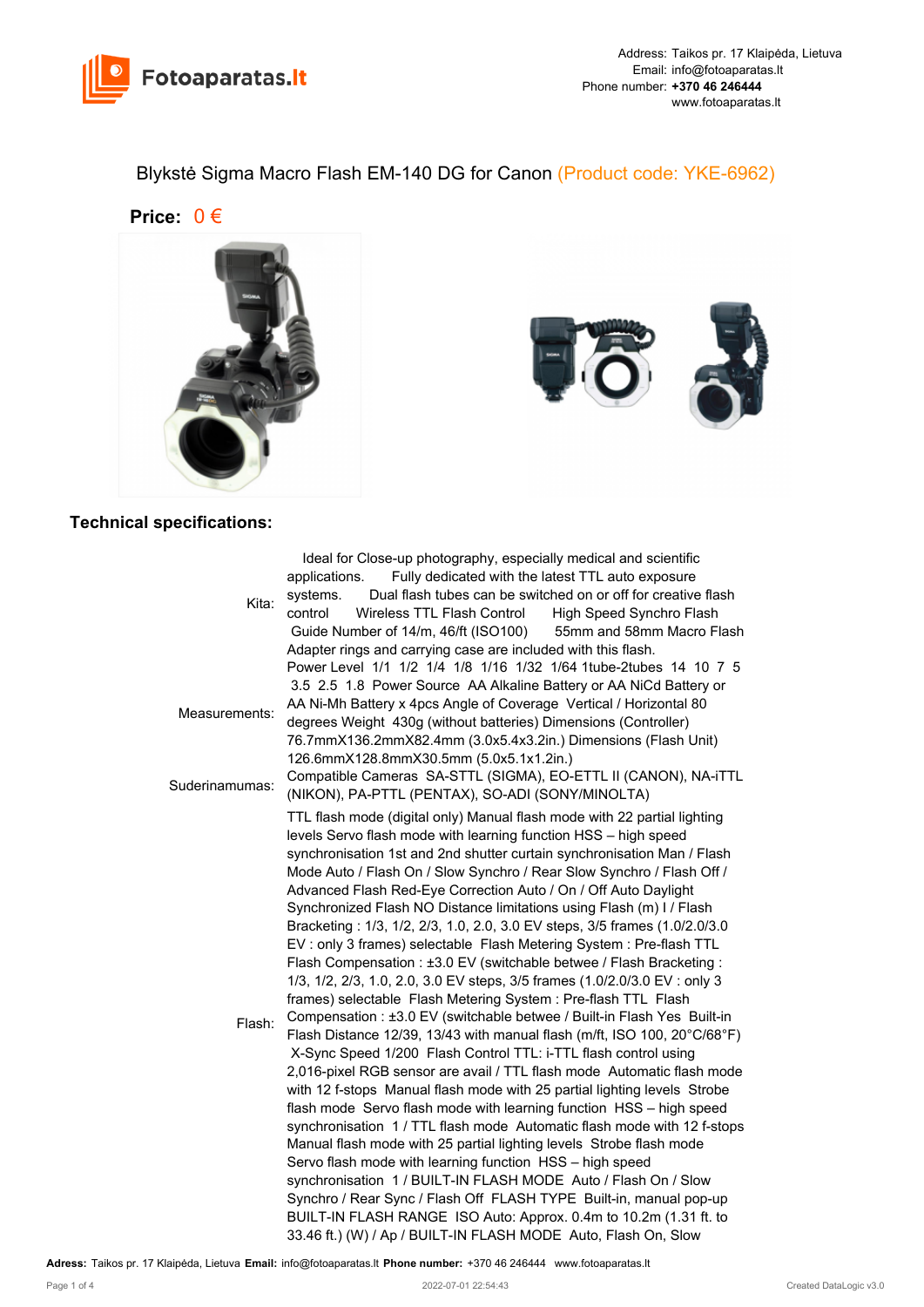Synchro, Flash Off, Advanced Flash BUILT-IN FLASH RANGE ISO Auto: Approx.0.2m to 4.3m(7 7/8 inches to 14 feet 1 3/8 inches)(W) / Approx.2.0m to 2.4 m (6 fee / Flash Sync Speed; second: 1/160 Built-in-Flash Guide Number (in meters at ISO 100): - Flash Metering System: Pre-flash TTL Flash Compensation: +/- 2.0EV (1/3EV steps) Built-in-Flash Recycling Time / Flash Sync Speed; second: 1/160 Built-in-Flash Guide Number (in meters at ISO 100): - Flash Metering System: Pre-flash TTL Flash Compensation: +/- 2.0EV (1/3EV steps) Built-in-Flash Recycling Time / Flash Sync Speed; second: 1/160 Built-in-Flash Guide Number (in meters at ISO 100): - Flash Metering System: Pre-flash TTL Flash Compensation: +/- 2.0EV (1/3EV steps) Built-in-Flash Recycling Time / Modes Auto, Manual Flash On / Off, Slow Synchro Slow Sync Speed Yes. Fastest speed 1/1600 sec. Red-Eye Reduction Yes Flash Exposure Compensation Face Detection FE, Smart Flash Exposure Flash Expos / Flash Mode Auto / Flash On / Slow Synchro / Flash Off / Advanced Flash Red-Eye Correction Auto / On / Off Auto Daylight Synchronized Flash NO Distance limitations using Flash (m) ISO Auto: Approx. 0.0 / Built-in Flash GN (ISO 100, meters) 9.4 Built-in Flash Coverage up to 18mm focal length (35mm equivalent: 29mm) Built-in Flash Recycle Time Approx. 3 seconds Modes Auto, Manual Flash Red-Eye Reduction / TTL flash mode (digital only) Manual flash mode with 22 partial lighting levels Servo flash mode with learning function HSS – high speed synchronisation 1st and 2nd shutter curtain synchronisation Man / Power source Four AA Alkaline or AA NiCd or Ni-MH (Nickel Metal Hydride) batteries Charging time Approx 7 seconds (when using alkaline batteries) Approx. 5 seconds (when using NiCd, Ni-MH batteries) N / TTL flash mode (digital only) Manual flash mode with 22 partial lighting levels Servo flash mode with learning function HSS – high speed synchronisation 1st and 2nd shutter curtain synchronisation Man / Flash Mode Auto / Flash On / Slow Synchro / Rear Slow Synchro / Flash Off / Advanced Flash Red-Eye Correction Auto / On / Off Auto Daylight Synchronized Flash NO Distance limitations using Flash (m) I / Flash Bracketing : 1/3, 1/2, 2/3, 1.0, 2.0, 3.0 EV steps, 3/5 frames (1.0/2.0/3.0 EV : only 3 frames) selectable Flash Metering System : Pre-flash TTL Flash Compensation : ±3.0 EV (switchable betwee / Flash Bracketing : 1/3, 1/2, 2/3, 1.0, 2.0, 3.0 EV steps, 3/5 frames (1.0/2.0/3.0 EV : only 3 frames) selectable Flash Metering System : Pre-flash TTL Flash Compensation : ±3.0 EV (switchable betwee / Built-in Flash Yes Built-in Flash Distance 12/39, 13/43 with manual flash (m/ft, ISO 100, 20°C/68°F) X-Sync Speed 1/200 Flash Control TTL: i-TTL flash control using 2,016-pixel RGB sensor are avail / TTL flash mode Automatic flash mode with 12 f-stops Manual flash mode with 25 partial lighting levels Strobe flash mode Servo flash mode with learning function HSS – high speed synchronisation 1 / TTL flash mode Automatic flash mode with 12 f-stops Manual flash mode with 25 partial lighting levels Strobe flash mode Servo flash mode with learning function HSS – high speed synchronisation 1 / BUILT-IN FLASH MODE Auto / Flash On / Slow Synchro / Rear Sync / Flash Off FLASH TYPE Built-in, manual pop-up BUILT-IN FLASH RANGE ISO Auto: Approx. 0.4m to 10.2m (1.31 ft. to 33.46 ft.) (W) / Ap / BUILT-IN FLASH MODE Auto, Flash On, Slow Synchro, Flash Off, Advanced Flash BUILT-IN FLASH RANGE ISO Auto: Approx.0.2m to 4.3m(7 7/8 inches to 14 feet 1 3/8 inches)(W) / Approx.2.0m to 2.4 m (6 fee / Flash Sync Speed; second: 1/160 Built-in-Flash Guide Number (in meters at ISO 100): - Flash Metering System: Pre-flash TTL Flash Compensation: +/- 2.0EV (1/3EV steps) Built-in-Flash Recycling Time / Flash Sync Speed; second: 1/160 Built-in-Flash Guide Number (in meters at ISO 100): - Flash Metering System: Pre-flash TTL Flash Compensation: +/- 2.0EV (1/3EV steps) Built-in-Flash Recycling Time / Flash Sync Speed; second: 1/160 Built-in-Flash Guide Number (in meters at ISO 100): - Flash Metering System: Pre-flash TTL Flash Compensation: +/- 2.0EV (1/3EV steps) Built-in-Flash Recycling Time / Modes Auto, Manual Flash On / Off, Slow Synchro Slow Sync Speed Yes. Fastest speed 1/1600 sec. Red-Eye Reduction Yes Flash Exposure Compensation Face Detection FE, Smart Flash Exposure Flash Expos / Flash Mode Auto / Flash On / Slow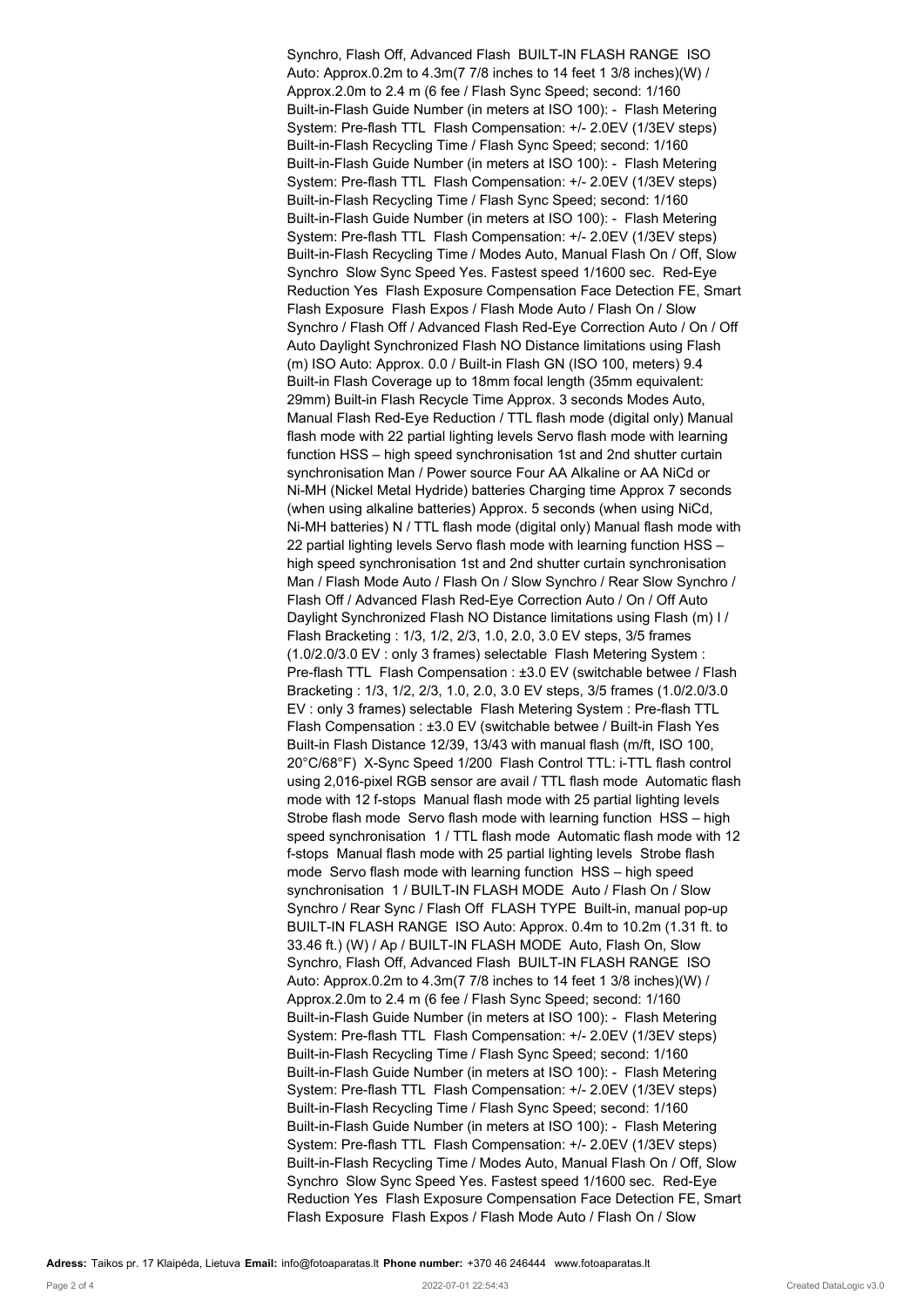Synchro / Flash Off / Advanced Flash Red-Eye Correction Auto / On / Off Auto Daylight Synchronized Flash NO Distance limitations using Flash (m) ISO Auto: Approx. 0.0 / Built-in Flash GN (ISO 100, meters) 9.4 Built-in Flash Coverage up to 18mm focal length (35mm equivalent: 29mm) Built-in Flash Recycle Time Approx. 3 seconds Modes Auto, Manual Flash Red-Eye Reduction / TTL flash mode (digital only) Manual flash mode with 22 partial lighting levels Servo flash mode with learning function HSS – high speed synchronisation 1st and 2nd shutter curtain synchronisation Man / Power source Four AA Alkaline or AA NiCd or Ni-MH (Nickel Metal Hydride) batteries Charging time Approx 7 seconds (when using alkaline batteries) Approx. 5 seconds (when using NiCd, Ni-MH batteries) N / TTL flash mode (digital only) Manual flash mode with 22 partial lighting levels Servo flash mode with learning function HSS – high speed synchronisation 1st and 2nd shutter curtain synchronisation Man / Flash Mode Auto / Flash On / Slow Synchro / Rear Slow Synchro / Flash Off / Advanced Flash Red-Eye Correction Auto / On / Off Auto Daylight Synchronized Flash NO Distance limitations using Flash (m) I / ISO Auto: Approx.0.3m to 15.0m (W) / Approx. 0.55m to 5.7m (T), ISO12800: up to Approx. 30.0m (W) / Approx. 11.3m (T) / Flash Bracketing : 1/3, 1/2, 2/3, 1.0, 2.0, 3.0 EV steps, 3/5 frames (1.0/2.0/3.0 EV : only 3 frames) selectable Flash Metering System : Pre-flash TTL Flash Compensation : ±3.0 EV (switchable betwee / Flash Bracketing : 1/3, 1/2, 2/3, 1.0, 2.0, 3.0 EV steps, 3/5 frames (1.0/2.0/3.0 EV : only 3 frames) selectable Flash Metering System : Pre-flash TTL Flash Compensation : ±3.0 EV (switchable betwee / Built-in Flash Yes Built-in Flash Distance 12/39, 13/43 with manual flash (m/ft, ISO 100, 20°C/68°F) X-Sync Speed 1/200 Flash Control TTL: i-TTL flash control using 2,016-pixel RGB sensor are avail / TTL flash mode Automatic flash mode

| Compatibility: E-TTL               |                                                                                                                                                                                                                                                                                                                                                                                                                              |
|------------------------------------|------------------------------------------------------------------------------------------------------------------------------------------------------------------------------------------------------------------------------------------------------------------------------------------------------------------------------------------------------------------------------------------------------------------------------|
|                                    | Warranty: 24 month(s)                                                                                                                                                                                                                                                                                                                                                                                                        |
| Weight: 430 g                      |                                                                                                                                                                                                                                                                                                                                                                                                                              |
|                                    | Dimensions (WxDxH): 126.6 x 128.8 x 30.5 mm                                                                                                                                                                                                                                                                                                                                                                                  |
|                                    | Flash memory: Guide Number 14 ISO 100/m (when the flash is fired at full power) GB                                                                                                                                                                                                                                                                                                                                           |
| Gross weight:                      | 1.06 kg                                                                                                                                                                                                                                                                                                                                                                                                                      |
| Net weight: 0.80 kg                |                                                                                                                                                                                                                                                                                                                                                                                                                              |
| Colour of product: Black           |                                                                                                                                                                                                                                                                                                                                                                                                                              |
|                                    | Producer product name: Macro Flash EM-140 DG                                                                                                                                                                                                                                                                                                                                                                                 |
| Other features:                    | Ideal for Close-up photography, especially medical and scientific<br>Fully dedicated with the latest TTL auto exposure<br>applications.<br>Dual flash tubes can be switched on or off for creative flash<br>systems.<br>control<br>Wireless TTL Flash Control<br>High Speed Synchro Flash<br>Guide Number of 14/m, 46/ft (ISO100) 55mm and 58mm Macro Flash<br>Adapter rings and carrying case are included with this flash. |
|                                    | Type: Slave                                                                                                                                                                                                                                                                                                                                                                                                                  |
|                                    | Flash modes: Wireless, Exposure Compensation, High Speed Synchro, Modelling                                                                                                                                                                                                                                                                                                                                                  |
| Camera brands compatibility: Canon |                                                                                                                                                                                                                                                                                                                                                                                                                              |
| Gross depth (mm): 232.00 mm        |                                                                                                                                                                                                                                                                                                                                                                                                                              |
| Gross width (mm): 192.00 mm        |                                                                                                                                                                                                                                                                                                                                                                                                                              |
| Gross height (mm): 135.00 mm       |                                                                                                                                                                                                                                                                                                                                                                                                                              |
| Packing quantity: 1.00 pc(s)       |                                                                                                                                                                                                                                                                                                                                                                                                                              |
| Volume (m3): $0.01 \text{ m}^3$    |                                                                                                                                                                                                                                                                                                                                                                                                                              |
| Tare weight (kg): 0.26 kg          |                                                                                                                                                                                                                                                                                                                                                                                                                              |

**Adress:** Taikos pr. 17 Klaipėda, Lietuva **Email:** info@fotoaparatas.lt **Phone number:** +370 46 246444 www.fotoaparatas.lt